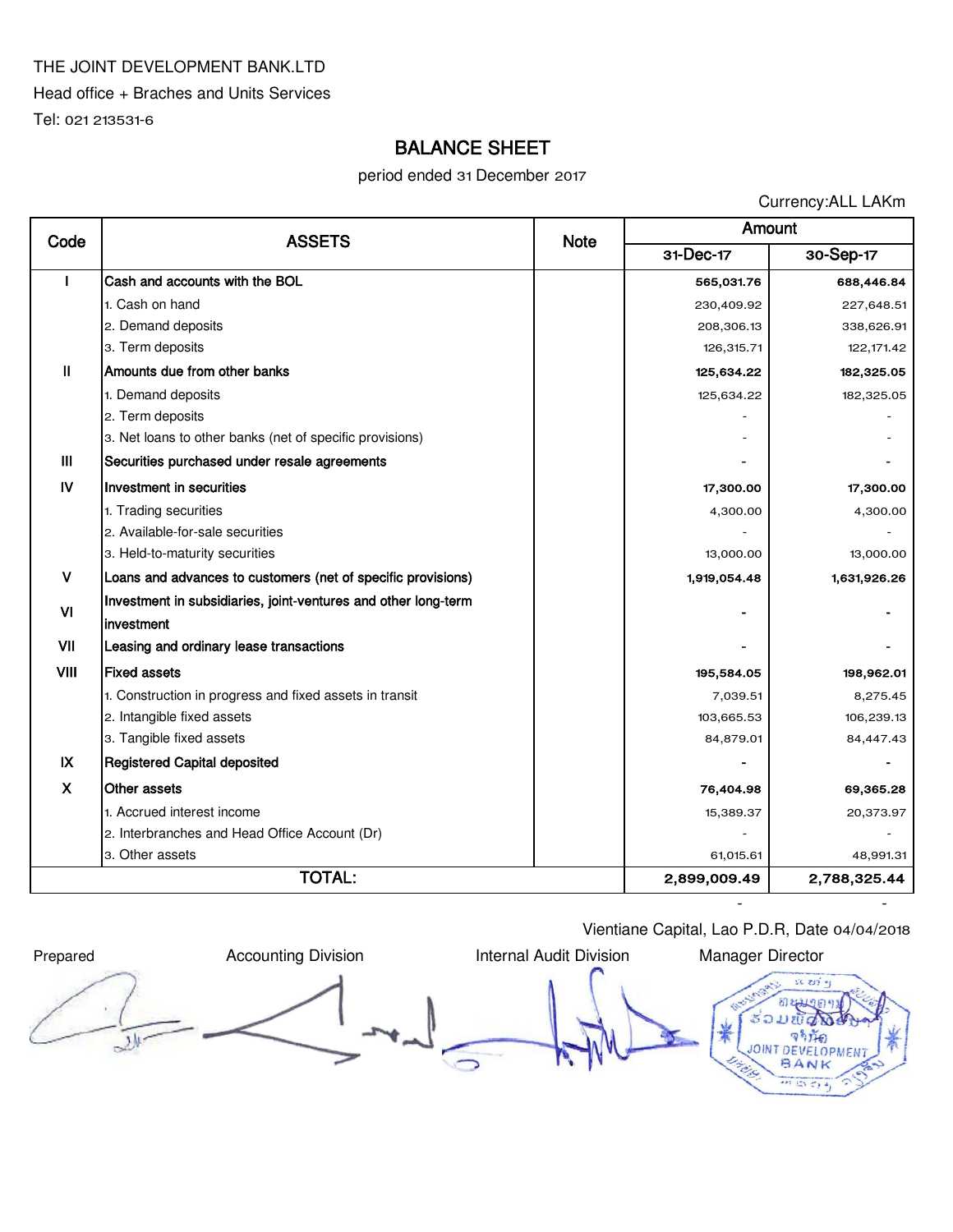THE JOINT DEVELOPMENT BANK.LTD

Head office + Braches and Units Services

Tel: 021 213531-6

## BALANCE SHEET

period ended 31 December 2017

Currency:ALL LAKm

| Code                      | <b>LIABILITIES AND CAPILAL</b>                | <b>Note</b> | Amount       |              |  |
|---------------------------|-----------------------------------------------|-------------|--------------|--------------|--|
|                           |                                               |             | 31-Dec-17    | 30-Sep-17    |  |
| $\mathbf{I}$              | Amounts due to other banks                    |             | 56,613.27    | 54,549.70    |  |
|                           | 1. Demand deposits                            |             | 6,688.27     | 4,793.10     |  |
|                           | 2. Term deposits                              |             | 49,925.00    | 49,756.60    |  |
|                           | 3. Borrowings from other banks                |             |              |              |  |
|                           | 4. Other payables to other banks              |             |              |              |  |
| $\mathbf{\underline{II}}$ | Amounts due to customers                      |             | 2,361,743.60 | 2,286,771.57 |  |
|                           | 1. Demand deposits                            |             | 784,944.36   | 771,507.83   |  |
|                           | 2. Term deposits                              |             | 1,576,797.64 | 1,515,250.85 |  |
|                           | 3. Other payables to customers                |             | 1.60         | 12.89        |  |
| Ш                         | Securities sold under repurchased agreements  |             |              |              |  |
| $\underline{\mathbf{W}}$  | Debt payable related to issuing securities    |             |              |              |  |
| $\mathbf{\underline{V}}$  | Other liabilities                             |             | 83,407.47    | 69,705.03    |  |
|                           | 1. Accrued interest expense                   |             | 66,624.28    | 57,190.95    |  |
|                           | 2. Interbranches and Head Office Account (Cr) |             |              | 289.70       |  |
|                           | 3. Other liabilities                          |             | 16,783.19    | 12,224.38    |  |
| $\underline{\mathsf{M}}$  | Capital and reserves                          |             | 397,245.13   | 377,299.12   |  |
|                           | 1. Chartered capital                          |             | 404,666.10   | 404,666.10   |  |
|                           | 2. Shares Premium                             |             | (39, 757.05) | (39, 757.05) |  |
|                           | 3. Regulatory reserve fund                    |             | 2,045.32     | 2,045.32     |  |
|                           | 4. Business expansion fund                    |             |              |              |  |
|                           | 5. Other reserves                             |             | 550.52       | 550.52       |  |
|                           | 6. Margin for Revaluations                    |             | 22,576.65    | 18,643.89    |  |
|                           | 7. General provision for credit activities    |             | 9,712.20     | 8,149.58     |  |
|                           | 8. Retained earnings                          |             | (10, 157.93) | (16, 218.65) |  |
|                           | 9. Result in instance of appoval              |             |              | 6,060.72     |  |
|                           | 10. Profit and loss for financial year        |             | 7,609.32     | (6,841.31)   |  |
|                           | 11. Subventions and Allocated Fund            |             |              |              |  |
|                           | 12. Subordinated Debt                         |             |              |              |  |
|                           | <b>TOTAL:</b>                                 |             | 2,899,009.49 | 2,788,325.44 |  |

Prepared **Accounting Division** Internal Audit Division Manager Director ኴ  $\overline{\mathcal{L}}$ 





Vientiane Capital, Lao P.D.R, Date 04/04/2018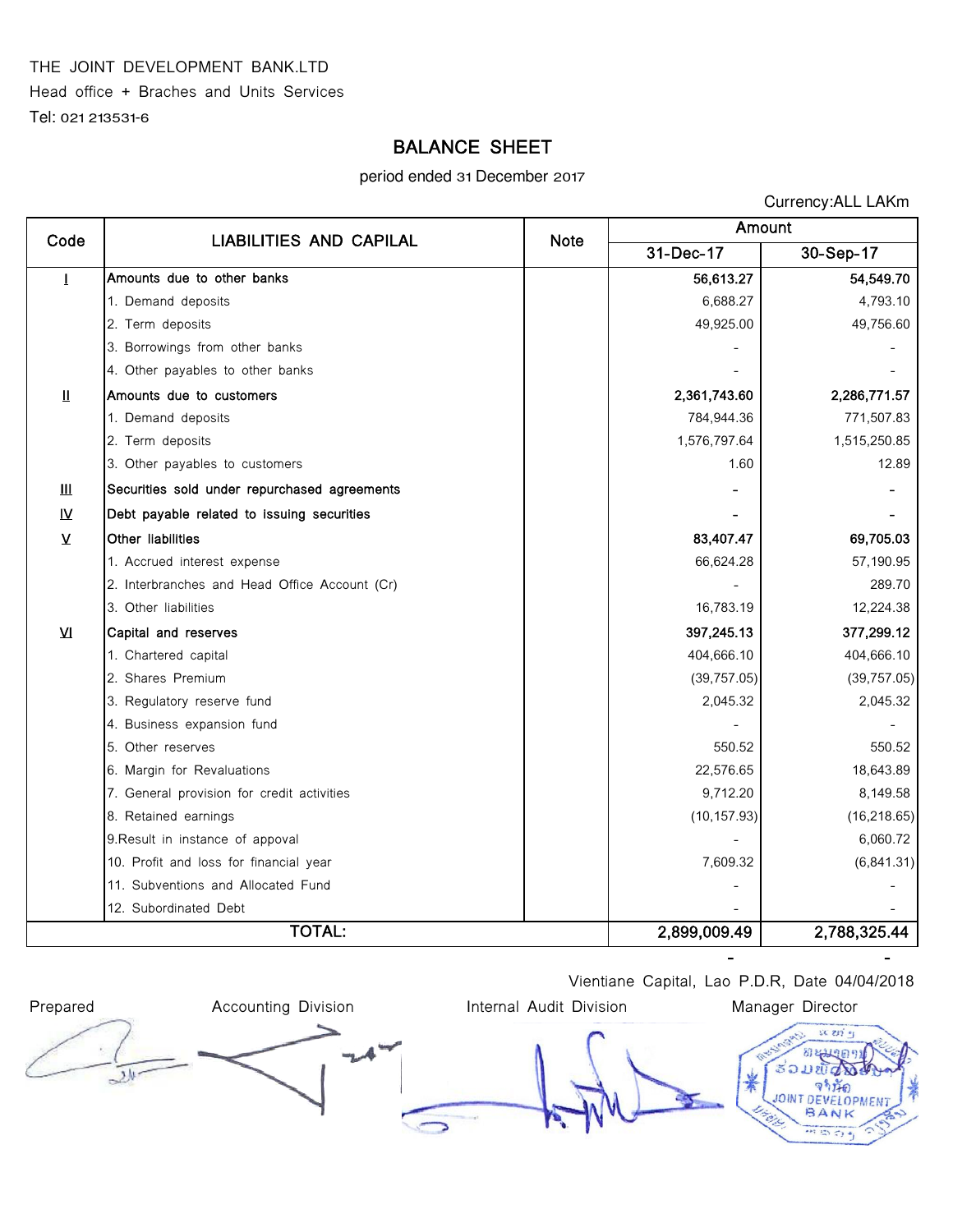THE JOINT DEVELOPMENT BANK.LTD

Head office + Braches and Units Services

Tel: 021 213531-6

## STATEMENT OF INCOME

period ended 31 December 2017

Currency:ALL LAKm

| Code         | Item                                                           | Note | Amount        |               |
|--------------|----------------------------------------------------------------|------|---------------|---------------|
|              |                                                                |      | for this      | period before |
| A            | <b>OPERATING INCOME AND EXPENSES</b>                           |      |               |               |
| 1            | Interest and similar income                                    |      | 151,474.51    | 108,012.84    |
| 1.1          | Interest and similar income from interbanks                    |      | 860.93        | 858.46        |
| 1.2          | Interest and similar income from customers                     |      | 150,273.44    | 106,878.35    |
| 1.3          | Interest from Securities sold under repurchase agreement       |      | 340.14        | 276.03        |
| 1.4          | Interest from Securities for Sales landing                     |      |               |               |
| 1.5          | Other interest and similar income                              |      |               |               |
| $\mathbf{2}$ | Interest and similar expense                                   |      | (103, 163.20) | (73,903.15)   |
| 2.1          | Interest and similar expense for interbanks                    |      | (1,908.27)    | (1,544.08)    |
| 2.2          | Interest and similar expense for customers                     |      | (100, 825.35) | (72,042.82)   |
| 2.3          | Interest on Securities sold under repurchase agreement         |      | (429.58)      | (316.25)      |
| 2.4          | Interest nd similar of Certificate Borrowing                   |      |               |               |
| 2.5          | Other interest and similar income                              |      |               |               |
| 3            | Net gain/(loss) from trading gold and other precious metals    |      |               |               |
| $\mathbf{I}$ | NET INTEREST AND SIMILAR INCOME                                |      | 48,311.31     | 34,109.69     |
| 4            | Income from Leasing                                            |      | 87.20         | 69.61         |
| 5            | Expenses on Leasing                                            |      |               |               |
| 6            | Revenue from operating lease                                   |      |               |               |
| 7            | Expenses on ordinary Lease                                     |      |               |               |
| 8            | Income from Securities for Sales                               |      | 160.00        | 160.00        |
| 9            | Fee and commission income                                      |      | 63,248.38     | 37,512.65     |
| 10           | Fee and commission expense                                     |      | (8,766.51)    | (6,828.96)    |
| 11           | Net gain/(loss) from Revaluated trading Securities             |      |               |               |
| 12           | Net gain/(loss) from Securities for sales                      |      |               |               |
| 13           | Net gain/(loss) from dealing in foreign currencies             |      | (2,450.97)    | 1,263.21      |
| 14           | Net gain/(loss) from Conditional Instruments for Interesr Rate |      |               |               |
| Ш            | NET OPERATING INCOME (1+3+14)                                  |      | 100,589.41    | 66,286.20     |
| в            | OTHER INCOME AND EXPENSES                                      |      |               |               |
| 15           | Other operating income                                         |      | 87,884.98     | 59,886.98     |
| 16           | Administration expenses                                        |      | (67, 667.33)  | (50, 172.71)  |
| 16.1         | Payroll and other staff costs                                  |      | (36, 801.31)  | (27, 824.58)  |
| 16.2         | Other administrative expenses                                  |      | (30, 866.02)  | (22, 348.13)  |
| 17           | Depreciation and amortization charges                          |      | (24, 424.83)  | (18,072.98)   |
| 18           | Other operating expenses                                       |      | (88, 530.00)  | (61, 886.71)  |
| 19           | Net specific provision charges/reversal for loans to customers |      | (242.91)      | (2,882.11)    |
| 19.1         | Specific provision expenses for loans to customers             |      | (16, 266.09)  | (9,725.27)    |
| 19.2         | Reversal of specific provision for loans to customers          |      | 16,023.18     | 6,843.16      |
| 20           | Net gain/(loss) from selling Financial Asset                   |      |               |               |
| Ш            | Net INCOME AND EXPENSES                                        |      | (92,980.09)   | (73, 127.53)  |
| IV.          | TOTAL PROFIT BEFORE TAX                                        |      | 7,609.32      | (6, 841.33)   |
| 21           | Current enterprise income tax                                  |      |               |               |
| v.           | PROFIT AFTER TAX                                               |      | 7,609.32      | (6, 841.33)   |
| С            | <b>COMPREHENSIVE INCOME</b>                                    |      | 23,671.96     | 23,671.96     |
| 22           | Margin for Revaluations Fixed Values                           |      | 23,671.96     | 23,671.96     |
| 23           | Margin for Revaluations Securities                             |      |               |               |
| 24           | Margin for Deferred tax                                        |      |               |               |
|              |                                                                |      |               |               |